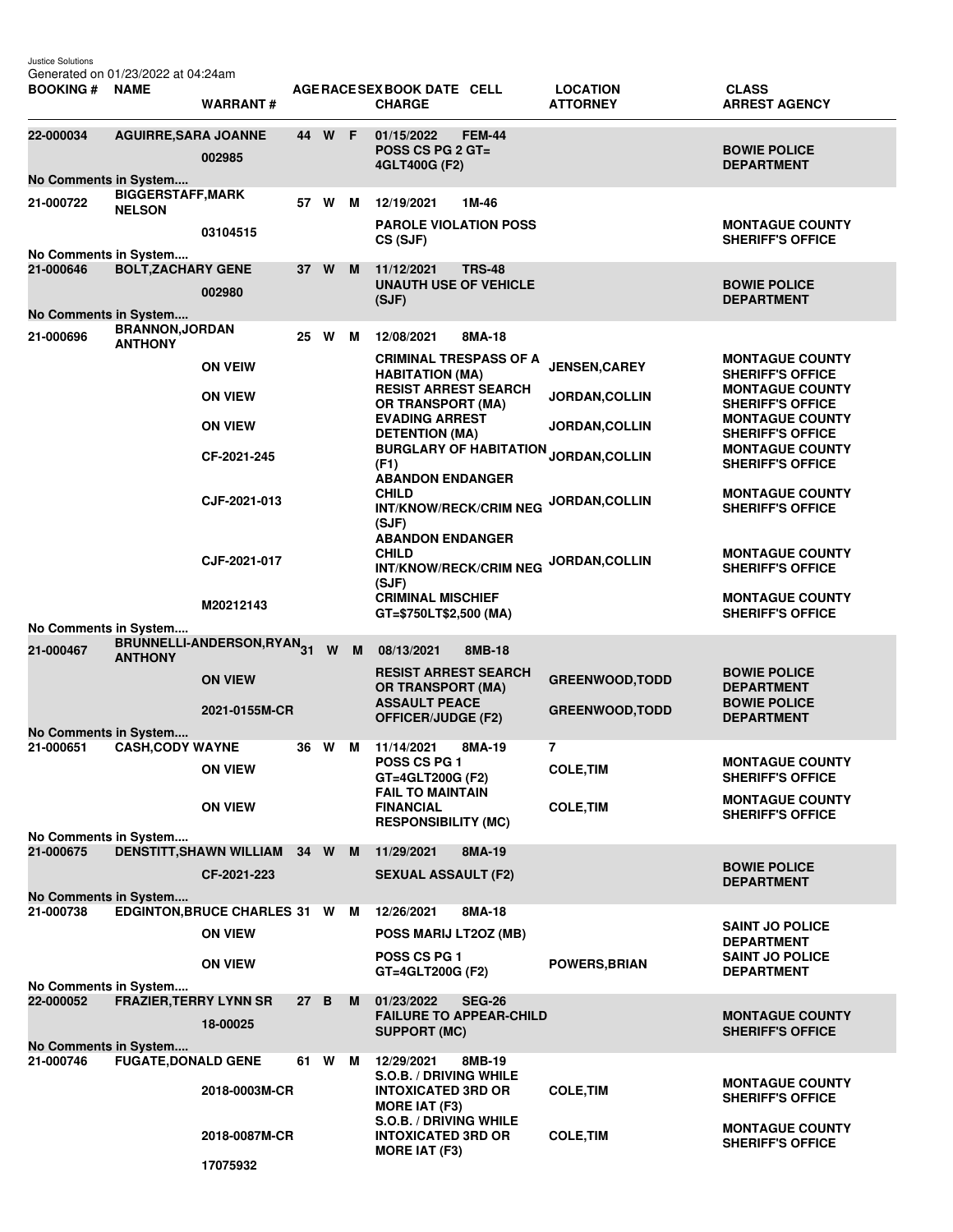|                                                                              |                           |                                |                 |                |   | <b>ALL CLASS C/ OPEN</b><br><b>CONTAINER (MC)</b>                                    |                     | <b>MONTAGUE COUNTY</b><br><b>SHERIFF'S OFFICE</b> |  |
|------------------------------------------------------------------------------|---------------------------|--------------------------------|-----------------|----------------|---|--------------------------------------------------------------------------------------|---------------------|---------------------------------------------------|--|
| No Comments in System<br><b>HERNANDEZ, OSCAR</b>                             |                           |                                |                 |                |   |                                                                                      |                     |                                                   |  |
| 21-000295                                                                    | <b>ALFREDO</b>            | F2021568                       | 26 H            |                | M | 05/21/2021<br>$1M-47$<br><b>SOB - SEXUAL ASSAULT IN</b><br><b>DISASTER AREA (F1)</b> | <b>ODOM,LANHON</b>  | <b>TEXAS DEPARTMENT OF</b><br><b>PUBLIC SAF</b>   |  |
|                                                                              |                           | PRL2105000127                  |                 |                |   | ICE HOLD ()                                                                          | <b>ODOM, LANHON</b> | <b>TEXAS DEPARTMENT OF</b><br><b>PUBLIC SAF</b>   |  |
| No Comments in System<br>21-000679                                           | <b>HOWARD, MARCY LYNN</b> |                                |                 | 47 W F         |   | <b>FEM-43</b><br>11/30/2021                                                          |                     |                                                   |  |
|                                                                              |                           | F1530580L                      |                 |                |   | SOB - MAN DEL CS PG 1<br>GT=4GLT200G (F1)                                            |                     | <b>MONTAGUE COUNTY</b><br><b>SHERIFF'S OFFICE</b> |  |
|                                                                              |                           | CF-2021-241                    |                 |                |   | POSS CS PG 1 LT1G (SJF)                                                              |                     | <b>MONTAGUE COUNTY</b><br><b>SHERIFF'S OFFICE</b> |  |
|                                                                              |                           | CM-2021-263                    |                 |                |   | POSS MARIJ LT2OZ (MB)                                                                |                     | <b>MONTAGUE COUNTY</b><br><b>SHERIFF'S OFFICE</b> |  |
| No Comments in System<br>21-000701                                           |                           | HULEN, REBECCA DANIELLE 31 W F |                 |                |   | 12/09/2021<br><b>FEM-43</b>                                                          |                     |                                                   |  |
|                                                                              |                           |                                |                 |                |   | <b>MAN DEL CS PG 1</b>                                                               |                     | <b>MONTAGUE COUNTY</b>                            |  |
|                                                                              |                           | 2021-0123M-CR                  |                 |                |   | GT=4GLT200G (F1)                                                                     |                     | <b>SHERIFF'S OFFICE</b>                           |  |
| No Comments in System                                                        | <b>HUNTER, TYLER</b>      |                                |                 |                |   |                                                                                      |                     |                                                   |  |
| 22-000050                                                                    | <b>CHRISTOPHER</b>        |                                |                 | 31 W M         |   | 01/22/2022<br><b>SEG-24</b>                                                          |                     |                                                   |  |
|                                                                              |                           | <b>ON VIEW</b>                 |                 |                |   | <b>ALL CLASS C-POSS OF</b><br><b>DRUG PARAPHERNALIA</b>                              |                     | <b>NOCONA POLICE</b>                              |  |
|                                                                              |                           |                                |                 |                |   | (MC)                                                                                 |                     | <b>DEPARTMENT</b>                                 |  |
| No Comments in System<br>22-000049                                           | <b>LOVE, SEAN WAYNE</b>   |                                |                 | 25 W           | M | 01/22/2022<br><b>SEG-23</b>                                                          |                     |                                                   |  |
|                                                                              |                           |                                |                 |                |   | <b>ASSAULT CAUSES BODILY</b>                                                         |                     |                                                   |  |
|                                                                              |                           | <b>ON VIEW</b>                 |                 |                |   | <b>INJURY FAMILY MEMBER</b>                                                          |                     | <b>SAINT JO POLICE</b><br><b>DEPARTMENT</b>       |  |
| No Comments in System                                                        |                           |                                |                 |                |   | (MA)                                                                                 |                     |                                                   |  |
| 22-000051                                                                    | <b>LUNA, MICHELLE</b>     |                                |                 | 37 H F         |   | 01/22/2022<br><b>SEG-25</b>                                                          |                     |                                                   |  |
|                                                                              |                           | <b>ON VIEW</b>                 |                 |                |   | <b>SMUGGLING OF PERSONS</b>                                                          |                     | <b>TEXAS DEPARTMENT OF</b>                        |  |
| No Comments in System                                                        |                           |                                |                 |                |   | <b>UNDER 18 YOA (F2)</b>                                                             |                     | <b>PUBLIC SAF</b>                                 |  |
| 22-000045                                                                    | <b>MANSARAY, SALIFU</b>   |                                | 25 <sub>2</sub> | $\overline{B}$ | M | 01/20/2022<br>8MA-21                                                                 | $\overline{7}$      |                                                   |  |
|                                                                              |                           |                                |                 |                |   | <b>PROBATION</b>                                                                     |                     | <b>TEXAS DEPARTMENT OF</b>                        |  |
|                                                                              |                           | F1454924S                      |                 |                |   | <b>VOILATION/AGG ROBBERY</b><br>(F1)                                                 |                     | <b>PUBLIC SAF</b>                                 |  |
|                                                                              |                           |                                |                 |                |   | <b>PROBATION</b>                                                                     |                     | <b>TEXAS DEPARTMENT OF</b>                        |  |
|                                                                              |                           | F1454924S                      |                 |                |   | <b>VIOLATION/POSS MARIJ</b><br>GT4OZLT=5LBS (SJF)                                    |                     | <b>PUBLIC SAF</b>                                 |  |
| No Comments in System                                                        |                           |                                |                 |                |   |                                                                                      |                     |                                                   |  |
| 22-000046                                                                    | <b>MARSHALL, MICHAEL</b>  |                                |                 | 31 W           | M | 01/20/2022<br>8MB-19                                                                 |                     |                                                   |  |
|                                                                              | <b>JOSHUA</b>             |                                |                 |                |   | <b>BENCH WARRANT - POSS</b>                                                          |                     | <b>MONTAGUE COUNTY</b>                            |  |
|                                                                              |                           | 2021-0197M-CR                  |                 |                |   | CS PG 1 LT1G (SJF)                                                                   |                     | <b>SHERIFF'S OFFICE</b>                           |  |
| No Comments in System                                                        |                           |                                |                 |                |   |                                                                                      |                     |                                                   |  |
| 21-000747                                                                    | <b>MCGEE, KEVIN SCOTT</b> |                                |                 | 50 W           | M | 12/30/2021<br>8MB-21<br><b>AGG ASSAULT</b>                                           |                     |                                                   |  |
|                                                                              |                           | <b>ON VIEW</b>                 |                 |                |   | <b>DATE/FAMILY/HOUSE</b>                                                             |                     | <b>BOWIE POLICE</b><br><b>DEPARTMENT</b>          |  |
|                                                                              |                           |                                |                 |                |   | <b>W/WEAPON (F1)</b>                                                                 |                     |                                                   |  |
| No Comments in System<br>22-000041                                           | <b>MEEK, STEPHEN RAY</b>  |                                |                 | 44 W M         |   | 01/19/2022<br>8MB-19                                                                 |                     |                                                   |  |
|                                                                              |                           | CF-2022-119                    |                 |                |   | <b>EVADING ARREST DET</b>                                                            |                     | <b>MONTAGUE COUNTY</b>                            |  |
|                                                                              |                           |                                |                 |                |   | $W/VEH$ (F3)<br><b>BURGLARY OF BUILDING</b>                                          |                     | <b>SHERIFF'S OFFICE</b><br><b>MONTAGUE COUNTY</b> |  |
|                                                                              |                           | CF2021-211                     |                 |                |   | (SJF)                                                                                |                     | <b>SHERIFF'S OFFICE</b>                           |  |
| POSS CS PG 1 LT1G (SJF)<br>F20222647<br>No Comments in System                |                           |                                |                 |                |   |                                                                                      |                     |                                                   |  |
| 21-000744<br><b>MONEY, WESLEY FRANKLIN</b><br>25 W M<br>12/29/2021<br>8MB-21 |                           |                                |                 |                |   |                                                                                      |                     |                                                   |  |
|                                                                              |                           | <b>ON VIEW</b>                 |                 |                |   | <b>EVADING ARREST</b><br><b>DETENTION (MA)</b>                                       |                     | <b>BOWIE POLICE</b><br><b>DEPARTMENT</b>          |  |
|                                                                              | <b>ON VIEW</b>            |                                |                 |                |   | POSSESSION OF STOLEN<br><b>PROPERTY (MB)</b>                                         |                     | <b>BOWIE POLICE</b><br><b>DEPARTMENT</b>          |  |
| <b>ON VIEW</b>                                                               |                           |                                |                 |                |   | <b>FRAUD USE/POSS</b>                                                                |                     | <b>BOWIE POLICE</b>                               |  |
|                                                                              |                           |                                |                 |                |   | <b>IDENTIFYING INFO # ITEMS</b><br>5LT10 (F3)                                        |                     | <b>DEPARTMENT</b>                                 |  |
|                                                                              |                           | <b>ON VIEW</b>                 |                 |                |   | <b>POSS DANGEROUS DRUG</b><br>(MA)                                                   |                     | <b>BOWIE POLICE</b><br><b>DEPARTMENT</b>          |  |
|                                                                              |                           | 2021-0142M-CR                  |                 |                |   | <b>CAPIAS/MTP-POSS CS PG 1</b>                                                       |                     | <b>BOWIE POLICE</b>                               |  |
| No Comments in System                                                        |                           |                                |                 |                |   | LT1G (SJF)                                                                           |                     | <b>DEPARTMENT</b>                                 |  |
|                                                                              |                           |                                |                 |                |   |                                                                                      |                     |                                                   |  |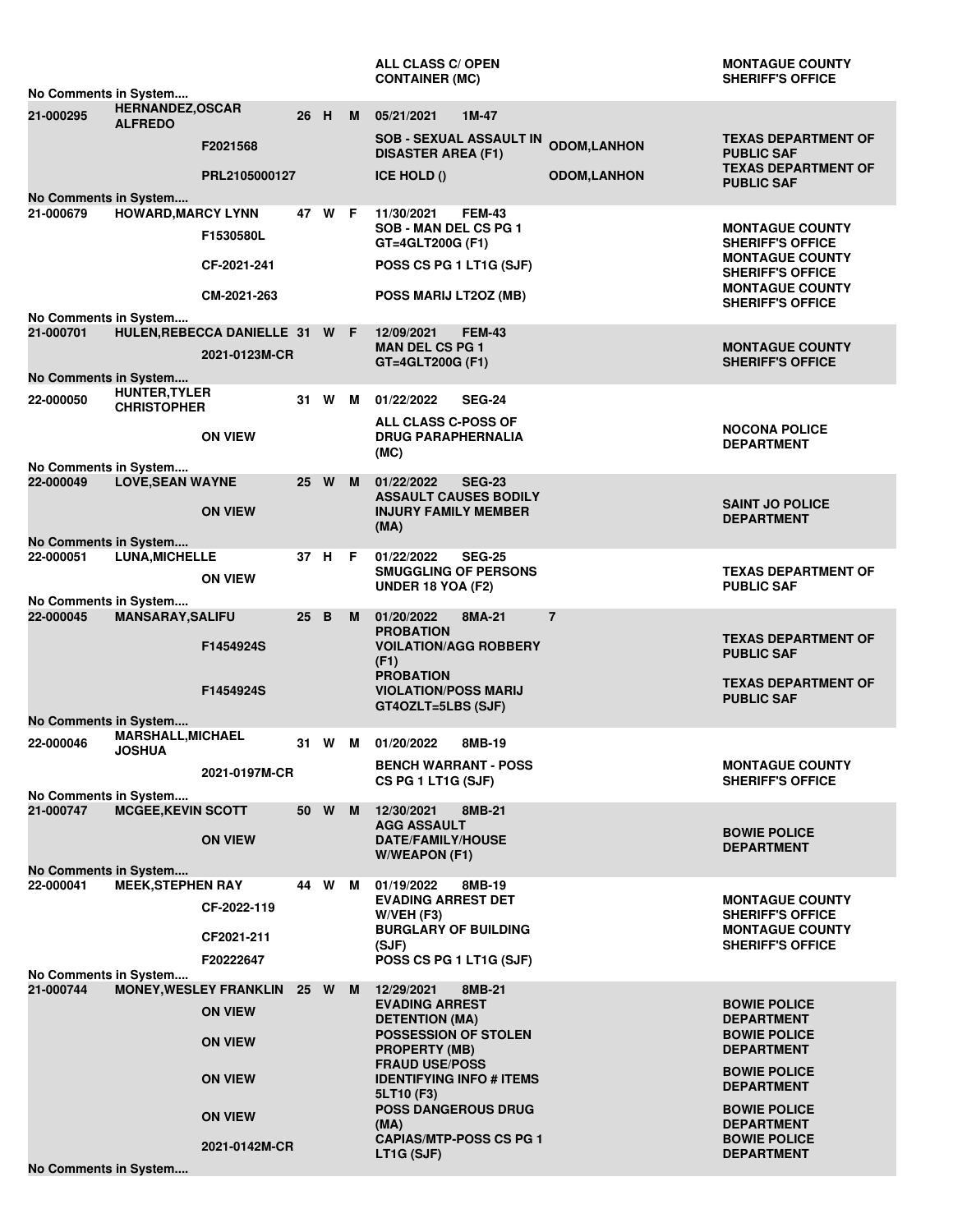| 22-000011<br>No Comments in System               | <b>NAIL, AARON EUGENE JR</b> | <b>ON VIEW</b>                 |    | 37 W M   |   | 01/06/2022<br>8MA-19<br><b>POSS CS PG 1 GT=1GLT4G</b><br>(F3)                                                        | POWERS, BRIAN          | <b>BOWIE POLICE</b><br><b>DEPARTMENT</b>                                    |  |
|--------------------------------------------------|------------------------------|--------------------------------|----|----------|---|----------------------------------------------------------------------------------------------------------------------|------------------------|-----------------------------------------------------------------------------|--|
| 22-000022                                        | <b>NEISS, JERRY ALAN</b>     | F20212625                      | 35 | <b>W</b> | M | 01/12/2022<br>8MB-21<br><b>FAIL TO COMPLY SEX OFF</b><br><b>DUTY TO REG LIFE/ANNUAL</b><br>(F3)                      |                        | <b>MONTAGUE COUNTY</b><br><b>SHERIFF'S OFFICE</b>                           |  |
| No Comments in System                            |                              |                                |    |          |   |                                                                                                                      |                        |                                                                             |  |
| 21-000266                                        | <b>SANDERS, LANE JOSEPH</b>  | 2020-0133M-CR                  | 25 | W        | M | 05/07/2021<br>8MB-18<br><b>MTP - POSS CS PG 1</b><br>GT=4GLT200G (F2)<br><b>MTP - EVADING ARREST</b>                 | <b>WILLIAMS, ROGER</b> | <b>BOWIE POLICE</b><br><b>DEPARTMENT</b>                                    |  |
|                                                  |                              | 2020-0134M-CR                  |    |          |   | <b>DETENTION W/VEH OR</b><br><b>WATERCRAFT (SJF)</b>                                                                 | Williams, Roger        | <b>BOWIE POLICE</b><br><b>DEPARTMENT</b>                                    |  |
| No Comments in System                            |                              | <b>ON VIEW</b>                 |    |          |   | <b>RESIST ARREST SEARCH</b><br><b>OR TRANSPORT (MA)</b>                                                              | Williams, Roger        | <b>BOWIE POLICE</b><br><b>DEPARTMENT</b>                                    |  |
| 21-000709                                        |                              | SMITH, CACIA ALEXANDRIA 27 W F |    |          |   | 12/14/2021<br><b>FEM-44</b><br><b>ABANDON ENDANGER</b><br><b>CHILD</b>                                               |                        | <b>MONTAGUE COUNTY</b>                                                      |  |
|                                                  |                              | CJF-2021-014                   |    |          |   | <b>INT/KNOW/RECK/CRIM NEG</b><br>(SJF)<br><b>ABANDON ENDANGER</b>                                                    | <b>MARSH,LEE ANN</b>   | <b>SHERIFF'S OFFICE</b>                                                     |  |
|                                                  |                              | CJF-2021-016                   |    |          |   | <b>CHILD</b><br><b>INT/KNOW/RECK/CRIM NEG</b><br>(SJF)                                                               | <b>MARSH, LEE ANN</b>  | <b>MONTAGUE COUNTY</b><br><b>SHERIFF'S OFFICE</b>                           |  |
| No Comments in System<br>21-000668               | SMITH, COBY WAYNE            |                                |    | 33 W M   |   | 11/25/2021<br>8MA-18                                                                                                 |                        |                                                                             |  |
|                                                  |                              | 2021-0004 M-CR                 |    |          |   | <b>MOTION TO REVOKE TAMP</b><br><b>FAB PHYS EVIDENCE W/ INTALLEN, LAUREN</b><br><b>IMPAIR (F3)</b>                   |                        | <b>MONTAGUE COUNTY</b><br><b>SHERIFF'S OFFICE</b>                           |  |
|                                                  |                              | CR22015-3                      |    |          |   | <b>PROBATION VIOLATION</b><br><b>ASSAULT FAM/MEM IMPEED</b><br><b>BREATH (SJF)</b>                                   |                        | <b>MONTAGUE COUNTY</b><br><b>SHERIFF'S OFFICE</b>                           |  |
|                                                  |                              | CR-80381-3                     |    |          |   | PROBATION VIOLATION<br><b>POSS CS PG 3 LT 28G (SJF)</b><br><b>PROBATION VIOLATION</b>                                |                        | <b>MONTAGUE COUNTY</b><br><b>SHERIFF'S OFFICE</b>                           |  |
|                                                  |                              | CR-22019-5                     |    |          |   | <b>CREDIT CARD OR DEBIT</b>                                                                                          |                        |                                                                             |  |
| <b>CARD ABUSE (SJF)</b><br>No Comments in System |                              |                                |    |          |   |                                                                                                                      |                        |                                                                             |  |
| 22-000026                                        |                              | STEWART, SILVER SHADOW 25 W M  |    |          |   | 01/14/2022<br>8MB-21                                                                                                 |                        |                                                                             |  |
|                                                  |                              | <b>ON VIEW</b>                 |    |          |   | <b>MAN DEL CS PG 2 OR 2-A</b><br>GT=4GLT400G (F1)<br><b>POSS MARIJ</b>                                               | JORDAN, COLLIN         | <b>MONTAGUE COUNTY</b><br><b>SHERIFF'S OFFICE</b><br><b>MONTAGUE COUNTY</b> |  |
|                                                  |                              | <b>ON VIEW</b>                 |    |          |   | GT4OZLT=5LBS (SJF)                                                                                                   | JORDAN, COLLIN         | <b>SHERIFF'S OFFICE</b>                                                     |  |
|                                                  |                              | <b>ON VIEW</b>                 |    |          |   | <b>THEFT PROP</b><br>GT=\$2,500LT\$30K (SJF)                                                                         | JORDAN, COLIN          | <b>MONTAGUE COUNTY</b><br><b>SHERIFF'S OFFICE</b>                           |  |
|                                                  |                              | <b>ON VIEW</b>                 |    |          |   | <b>MAN DEL CS PG 1</b><br>$GT = 1GLT4G$ (F2)                                                                         | <b>JORDAN, COLLIN</b>  | <b>MONTAGUE COUNTY</b><br><b>SHERIFF'S OFFICE</b>                           |  |
|                                                  |                              | <b>ON VIEW</b>                 |    |          |   | <b>IMPERSONATE PUBLIC</b><br><b>SERVANT (F3)</b>                                                                     | <b>JORDAN, COLLIN</b>  | <b>MONTAGUE COUNTY</b><br><b>SHERIFF'S OFFICE</b>                           |  |
| No Comments in System                            |                              |                                |    |          |   |                                                                                                                      |                        |                                                                             |  |
| 21-000695                                        | <b>TRICE, DAVID JOEL</b>     | 2019-0113M-CR                  |    | 51 W M   |   | 12/07/2021<br>8MB-19<br><b>MOTION TO REVOKE</b><br><b>COMMUNITY</b><br><b>SUPERVISION-POSS S PG</b><br>GT 1 LT 4G () | <b>MARSH,LEE ANN</b>   | <b>MONTAGUE COUNTY</b><br><b>SHERIFF'S OFFICE</b>                           |  |
| No Comments in System                            |                              |                                |    |          |   |                                                                                                                      |                        |                                                                             |  |
| 22-000013                                        | <b>WEST, DANIEL RANDALL</b>  |                                |    | 48 W M   |   | 01/06/2022<br>8MA-19                                                                                                 |                        |                                                                             |  |
|                                                  |                              | F2022 2643                     |    |          |   | <b>POSS CS PG 1 LT1G DRUG</b><br>FREE ZONE (F3)<br><b>FAILED TO MAINTAIN</b>                                         |                        | <b>MONTAGUE COUNTY</b><br><b>SHERIFF'S OFFICE</b>                           |  |
|                                                  |                              | 19930-01                       |    |          |   | <b>FINANCIAL</b><br><b>RESPONSIBILITY-CLASS C</b><br>(MC)                                                            |                        | <b>MONTAGUE COUNTY</b><br><b>SHERIFF'S OFFICE</b>                           |  |
|                                                  |                              | 19930-02                       |    |          |   | <b>DRVING WHILE LICENSE</b><br><b>INVALID-CLASS C (MC)</b><br><b>DRIVING WHILE LICENSE</b>                           |                        | <b>MONTAGUE COUNTY</b><br><b>SHERIFF'S OFFICE</b><br><b>MONTAGUE COUNTY</b> |  |
|                                                  |                              | 21711-01                       |    |          |   | <b>INAVLID -CLASS C (MC)</b><br><b>DEFECTIVE TAIL</b>                                                                |                        | <b>SHERIFF'S OFFICE</b><br><b>MONTAGUE COUNTY</b>                           |  |
|                                                  |                              | 21711-02                       |    |          |   | LAMPS-CLASS C (MC)                                                                                                   |                        | <b>SHERIFF'S OFFICE</b>                                                     |  |
|                                                  |                              | 21711-03                       |    |          |   | <b>FAILED TO MAINTAIN</b><br><b>FINANCIAL</b><br><b>RESPONSIBILITY-CLASS C</b>                                       |                        | <b>MONTAGUE COUNTY</b><br><b>SHERIFF'S OFFICE</b>                           |  |